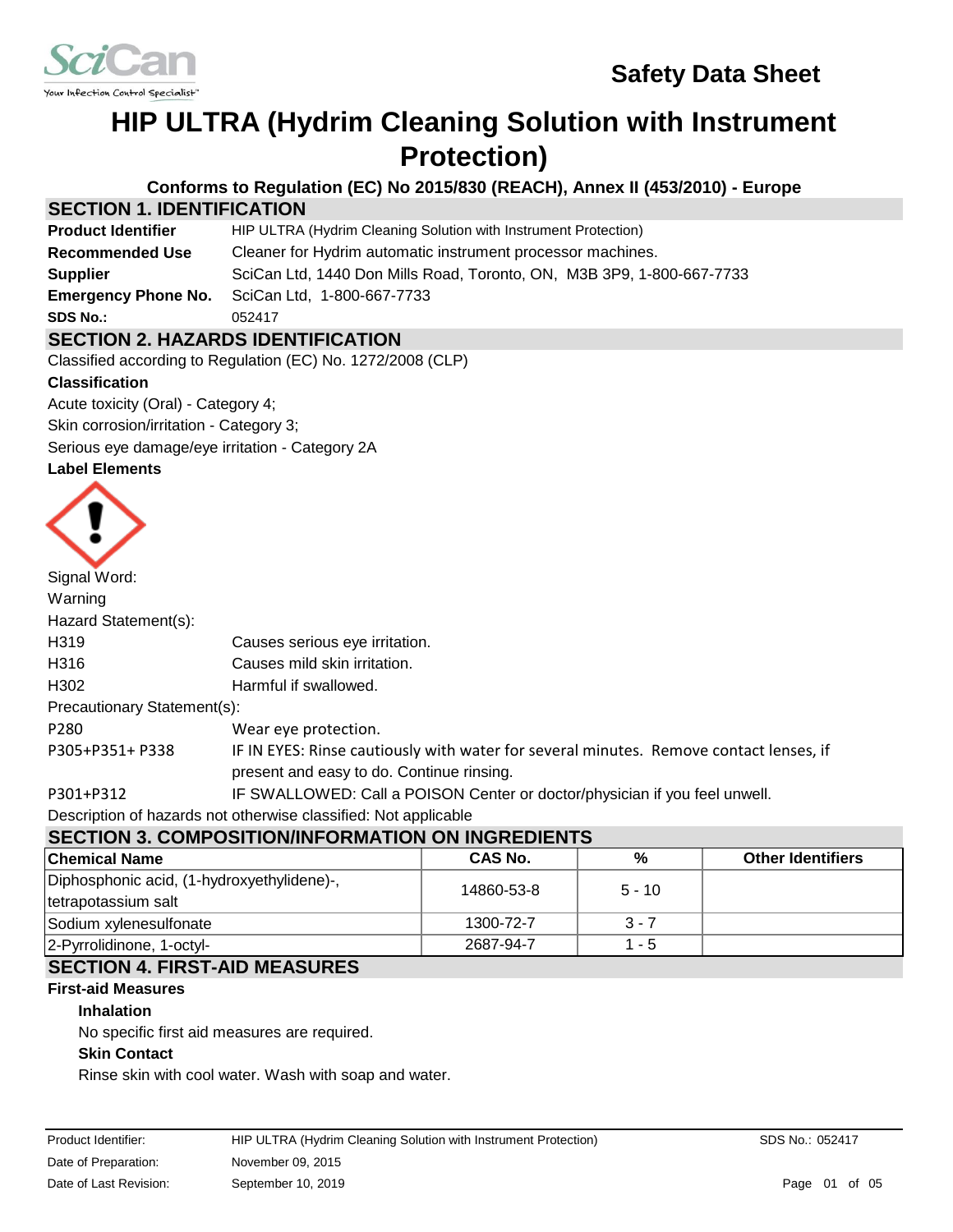# **Eye Contact**

Flush with cool water. Remove contact lenses, if applicable, and continue washing. Obtain medical attention if irritation develops or persists.

# **Ingestion**

Rinse mouth with water. Have victim drink one or two glasses of water if able to. Seek medical attention.

# **Most Important Symptoms and Effects, Acute and Delayed**

If on skin: May cause mild irritation.

If in eyes: Causes serious eye irritation

#### If ingested: Harmful if swallowed.

### **Immediate Medical Attention and Special Treatment**

**Target Organs**

## Not Applicable.

# **SECTION 5. FIRE-FIGHTING MEASURES**

# **Extinguishing Media**

# **Suitable Extinguishing Media**

Not combustible. Use extinguishing agent suitable for surrounding fire.

### **Unsuitable Extinguishing Media**

None known.

# **Specific Hazards Arising from the Chemical**

None known. Not flammable by WHMIS/OSHA criteria.

# **Special Protective Equipment and Precautions for Fire-fighters**

As in any fire, wear self-contained breathing apparatus pressure-demand, MSHA/NIOSH (approved or equivalent) and full protective gear. Fire fighters should wear full protective clothing, including self-contained breathing apparatus.

# **SECTION 6. ACCIDENTAL RELEASE MEASURES**

# **Personal Precautions, Protective Equipment, and Emergency Procedures**

Use the personal protective equipment recommended in Section 8 of this safety data sheet.

### **Environmental Precautions**

Before attempting clean-up, refer to hazard data. Review federal, provincial and local government requirements prior to disposal. Large spills (greater than 5 gallons): prevent large spills from entering surface water ways.

### **Methods and Materials for Containment and Cleaning Up**

Diluted product can be flushed to sanitary sewer. Use water rinse for final cleanup.

# **SECTION 7. HANDLING AND STORAGE**

### **Precautions for Safe Handling**

Use good industrial hygiene practices in handling this material. Do not eat, drink or store food in work areas. Do not smoke in work areas. Avoid contact with eyes, skin and clothing. Do not ingest.

### **Conditions for Safe Storage**

Protect from freezing. Avoid storage at elevated temperatures keep container tightly closed in a dry and well-ventilated place. KEEP OUT OF REACH OF CHILDREN.

### **Specific End Uses**

For use only with Hydrim automatic instrument processor machines.

# **SECTION 8. EXPOSURE CONTROLS/PERSONAL PROTECTION**

# **Exposure Limits:** No information available.

# **Appropriate Engineering Controls**

No specific controls recommended. General ventilation is usually adequate.

# **Individual Protection Measures**

# **Eye/Face Protection**

Safety goggles or glasses.

# **Skin Protection**

Not required, if used as directed.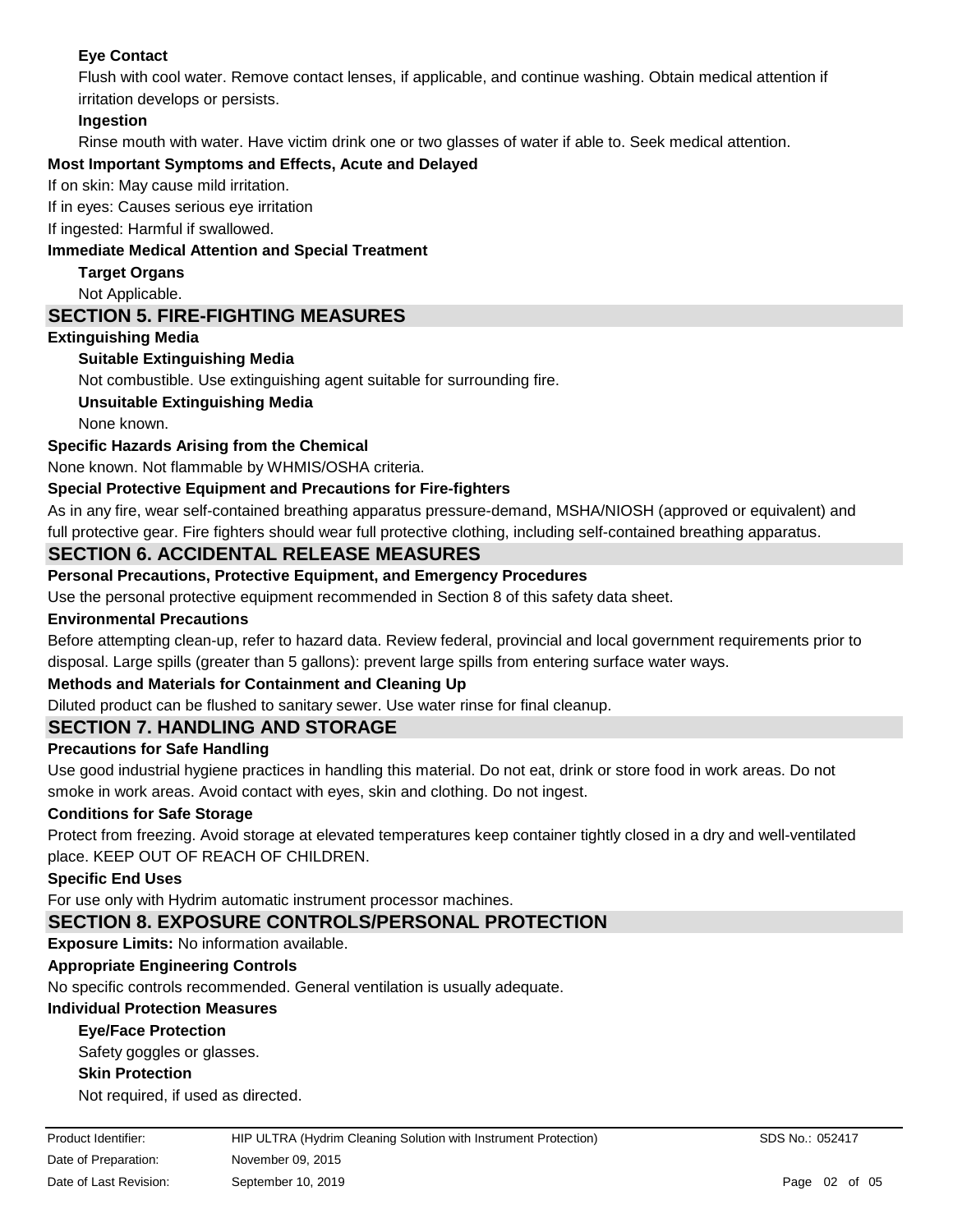# **Respiratory Protection**

Not normally required if product is used as directed.

#### **Environmental Exposure Controls:** Not required if used as directed. **SECTION 9. PHYSICAL AND CHEMICAL PROPERTIES**

| <b>Basic Physical and Chemical Properties</b>                           |                                                                                        |
|-------------------------------------------------------------------------|----------------------------------------------------------------------------------------|
| Appearance                                                              | Clear colourless.                                                                      |
| Odour                                                                   | <b>Odourless</b>                                                                       |
| <b>Odour Threshold</b>                                                  | Not available                                                                          |
| pH                                                                      | $9.3 - 9.8$                                                                            |
| <b>Melting Point/Freezing Point</b>                                     | Not available (freezing)                                                               |
| <b>Initial Boiling Point/Range</b>                                      | Not available                                                                          |
| <b>Flash Point</b>                                                      | $> 93.3$ °C (199.9 °F)                                                                 |
| <b>Evaporation Rate</b>                                                 | Not available                                                                          |
| <b>Flammability (solid, gas)</b>                                        | Not applicable (liquid).                                                               |
| <b>Upper/Lower Flammability or</b>                                      | Not available (upper); Not available (lower)                                           |
| <b>Explosive Limit</b>                                                  |                                                                                        |
| <b>Vapour Pressure</b>                                                  | Not available                                                                          |
| Vapour Density (air = 1)                                                | Not available                                                                          |
| <b>Relative Density (water = 1)</b>                                     | 1.113 at 20 °C                                                                         |
| <b>Solubility</b>                                                       | Soluble in water                                                                       |
| <b>Partition Coefficient,</b><br>n-Octanol/Water (Log K <sub>ow</sub> ) | Not available                                                                          |
| <b>Auto-ignition Temperature</b>                                        | Not applicable                                                                         |
| <b>Decomposition Temperature</b>                                        | Not available                                                                          |
| <b>Viscosity</b>                                                        | Not available (kinematic)                                                              |
| <b>Explosive properties</b>                                             | Not explosive                                                                          |
| <b>Oxidising properties</b>                                             | Not oxidising                                                                          |
| <b>Other Information</b>                                                |                                                                                        |
| <b>Physical State</b>                                                   | Liquid                                                                                 |
| VOC (% as)                                                              | $0.00 \%$                                                                              |
|                                                                         | *-Title 17 California Code of Requisitions Division 3 Chanter 1 Subchanter 8.5 Article |

Title 17, California Code of Regulations, Division 3, Chapter 1, Subchapter 8.5, Article 2, Consumer Products, Section 94508.

**SECTION 10. STABILITY AND REACTIVITY Reactivity** Not reactive. **Chemical Stability** Normally stable. **Possibility of Hazardous Reactions** Hazardous polymerization will not occur. **Conditions to Avoid and Incompatible Materials** Do not mix with any other cleaning or disinfecting product. **Hazardous Decomposition Products** None reasonably foreseeable. **SECTION 11. TOXICOLOGICAL INFORMATION Likely Routes of Exposure** Eye contact; skin contact; ingestion; inhalation. **Acute Toxicity** LC50 (Inhalationl) > 20 mg/L LD50 (Oral) > 500 mg/kg LD50 (Dermal) > 5000 mg/kg Product Identifier: HIP ULTRA (Hydrim Cleaning Solution with Instrument Protection) SDS No.: 052417 Date of Preparation: November 09, 2015 Date of Last Revision: September 10, 2019 **Page 10, 2019 Page 10, 2019 Page 10 Page 10 Page 10 Page 10 Page 10 Page 10 Page 10 Page 10 Page 10 Page 10 Page 10 Page 10 Page 10 Page 10 Page 10**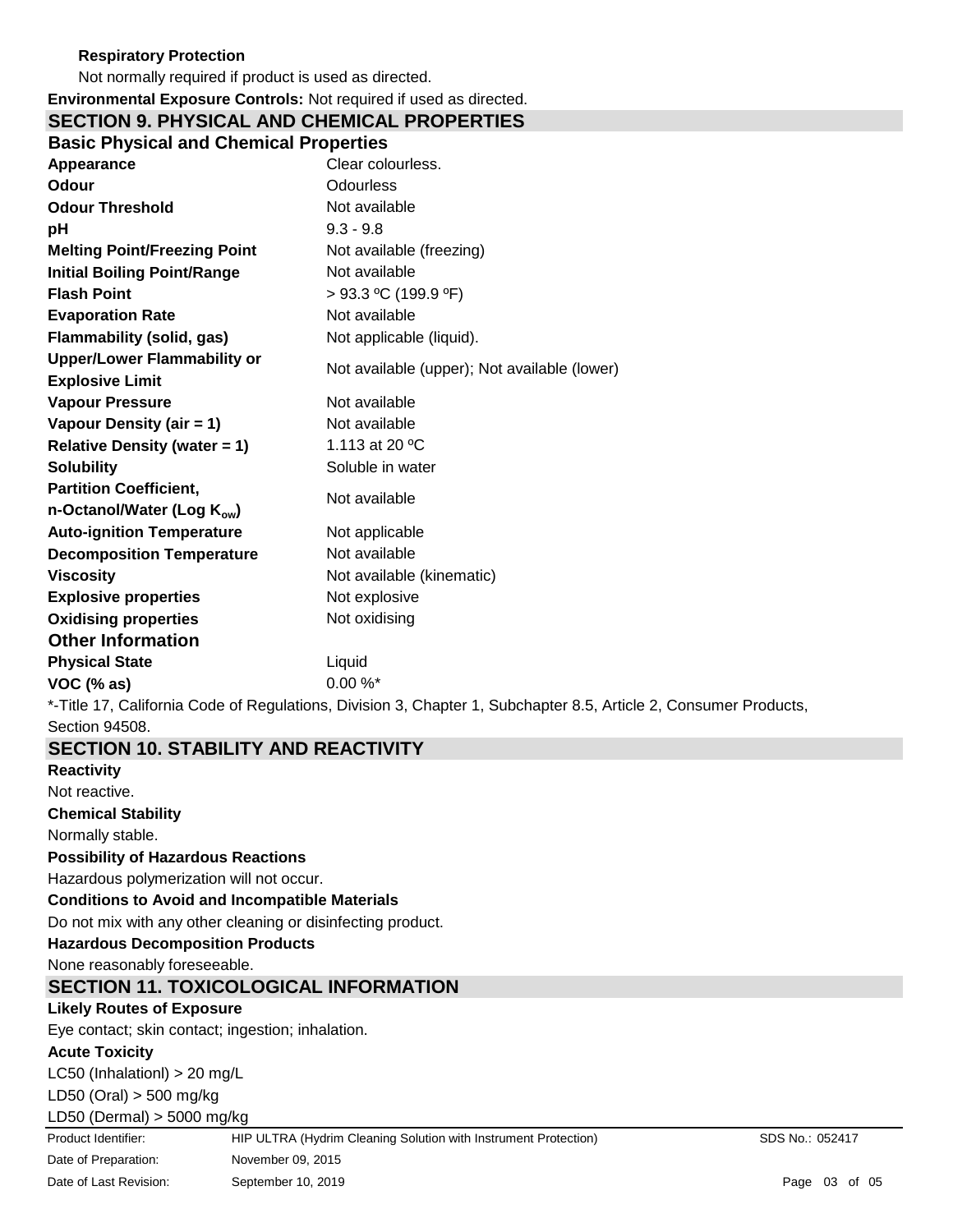### **Skin Corrosion/Irritation**

May be mildly irritating to skin.

### **Serious Eye Damage/Irritation**

Causes serious eye irritation.

#### **STOT (Specific Target Organ Toxicity) - Single Exposure**

#### **Inhalation**

Based on available data, the classification criteria are not met.

### **Skin Absorption**

Based on available data, the classification criteria are not met.

## **Ingestion**

Harmful if swallowed.

# **STOT (Specific Target Organ Toxicity) - Repeated Exposure**

#### **Respiratory and/or Skin Sensitization**

Skin Sensitization: not a skin sensitizer.

Respiratory Tract Sensitization: not a respiratory sensitizer.

### **Carcinogenicity**

Based on available data, the classification criteria are not met.

### **Reproductive Toxicity**

### **Development of Offspring**

Based on available data, the classification criteria are not met.

### **Sexual Function and Fertility**

Based on available data, the classification criteria are not met.

#### **Effects on or via Lactation**

Based on available data, the classification criteria are not met.

#### **Germ Cell Mutagenicity**

Based on available data, the classification criteria are not met.

### **Interactive Effects**

None known.

### **Aspiration Hazard**

Not an aspiration hazard

# **SECTION 12. ECOLOGICAL INFORMATION**

Toxicity: Not available

Persistence and degradability: Based on ingredients, mixture is readily biodegradable.

Bioaccumulative Potential: Based on ingredients mixture is not bioaccumulative.

Mobility on soil: Not available

Results on PBT and vPvB assessment: Based on available data, the classification criteria are not met.

Other adverse effects: Not available

# **SECTION 13. DISPOSAL CONSIDERATIONS**

# **Disposal Methods**

Diluted product can be flushed to sanitary sewer.

# **SECTION 14. TRANSPORT INFORMATION**

# **Shipping Information**

Not regulated under Canadian TDG Regulations. Not regulated under US DOT Regulations.

UN Number: Not applicable

UN Proper Shipping Name: Not applicable

Transport hazard class: Not applicable

Packing Group: Not applicable

Environmental Hazards: Not applicable

# **Special Precautions**

| for User |  |
|----------|--|
|          |  |

Not applicable

| Product Identifier:    | HIP ULTRA (Hydrim Cleaning Solution with Instrument Protection) | SDS No.: 052417 |  |  |
|------------------------|-----------------------------------------------------------------|-----------------|--|--|
| Date of Preparation:   | November 09, 2015                                               |                 |  |  |
| Date of Last Revision: | September 10, 2019                                              | Page 04 of 05   |  |  |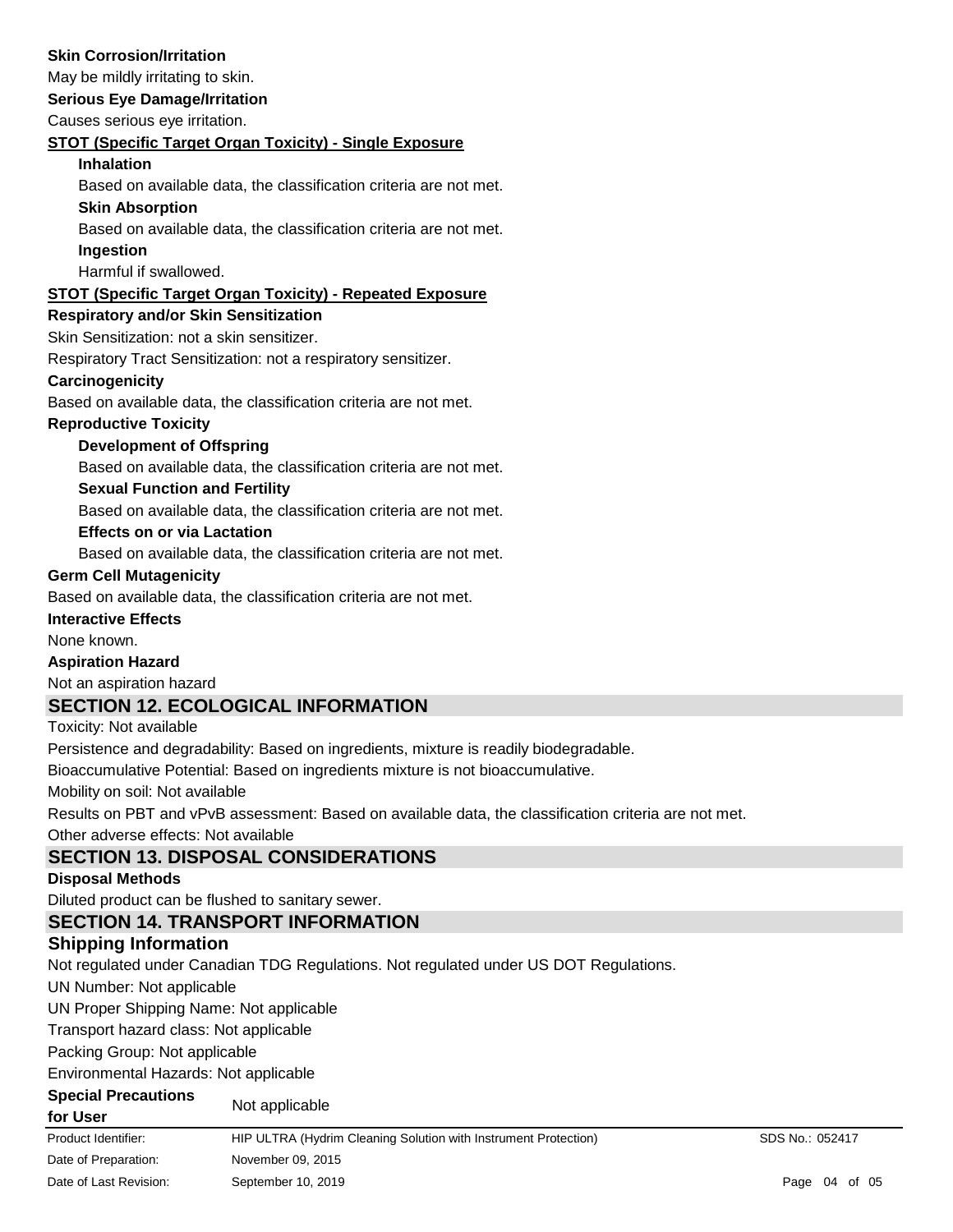# **Transport in Bulk According to Annex II of MARPOL 73/78 and the IBC Code**

Not applicable

#### **Other Information**

ADR, RID, ADN, IMO/IMDG.: Not regulated under any of above regulations.

IATA/ICAO (Air): Not regulated under dangerous goods.

# **SECTION 15. REGULATORY INFORMATION**

**Safety, Health and Environmental Regulations**

**Canada**

**WHMIS Classification**



Class D2B

D2B - Toxic (Eye irritant)

# **Domestic Substances List (DSL) / Non-Domestic Substances List (NDSL)**

All ingredients are listed on the DSL/NDSL.

#### **USA**

# **Toxic Substances Control Act (TSCA) Section 8(b)**

All ingredients are listed on the TSCA Inventory.

### **EUROPE**

### **Ingredients according to EC Detergent Regulations 648/2004.**

Anionic Surfactants 5-15% Nonionic Surfactants less than 5%

**Chemical Safety Assessment:** A chemical safety assessment has not been carried out in the mixture.

# **SECTION 16. OTHER INFORMATION**

| <b>HMIS Rating</b>         | Health - 1                                                                                                                                                                                                                                                                                                                                                                                                                                                                                                                                                                                                                                                                                                                                                                                                                                                                                                                                                                                                                                       | <b>Flammability - 0</b> | <b>Physical Hazard - 0</b> |  |  |
|----------------------------|--------------------------------------------------------------------------------------------------------------------------------------------------------------------------------------------------------------------------------------------------------------------------------------------------------------------------------------------------------------------------------------------------------------------------------------------------------------------------------------------------------------------------------------------------------------------------------------------------------------------------------------------------------------------------------------------------------------------------------------------------------------------------------------------------------------------------------------------------------------------------------------------------------------------------------------------------------------------------------------------------------------------------------------------------|-------------------------|----------------------------|--|--|
| <b>SDS Prepared By</b>     | Virox Technologies Inc.                                                                                                                                                                                                                                                                                                                                                                                                                                                                                                                                                                                                                                                                                                                                                                                                                                                                                                                                                                                                                          |                         |                            |  |  |
| Phone No.                  | (800) 387-7578                                                                                                                                                                                                                                                                                                                                                                                                                                                                                                                                                                                                                                                                                                                                                                                                                                                                                                                                                                                                                                   |                         |                            |  |  |
| <b>Date of Preparation</b> | November 09, 2015                                                                                                                                                                                                                                                                                                                                                                                                                                                                                                                                                                                                                                                                                                                                                                                                                                                                                                                                                                                                                                |                         |                            |  |  |
| Date of Last Revision      | July 16, 2019                                                                                                                                                                                                                                                                                                                                                                                                                                                                                                                                                                                                                                                                                                                                                                                                                                                                                                                                                                                                                                    |                         |                            |  |  |
| <b>Disclaimer</b>          | For an updated SDS please contact the supplier/manufacturer listed on the first page of this<br>document. Information contained herein with was obtained from sources considered technically<br>accurate and reliable. While every efforts have been made to ensure full disclosure of product<br>hazards, in some cases data is not available and is so stated. Since conditions of actual<br>product use are beyond control of the supplier, it is assumed that users of the material have<br>been fully trained according to the requirement of all applicable legislation and regulatory<br>instruments. No warranty, expressed or implied, is made and manufacturer/supplier will not be<br>liable for any losses, injuries or consequential damages which may result from the use of or<br>reliance on any information contained in this document. The contents of this document have<br>been prepared in accordance with Regulation (EC) No 2015/830, Annex II (453/2010) - Europe<br>and OSHA Hazard Communication Standards (HCS 2012). |                         |                            |  |  |